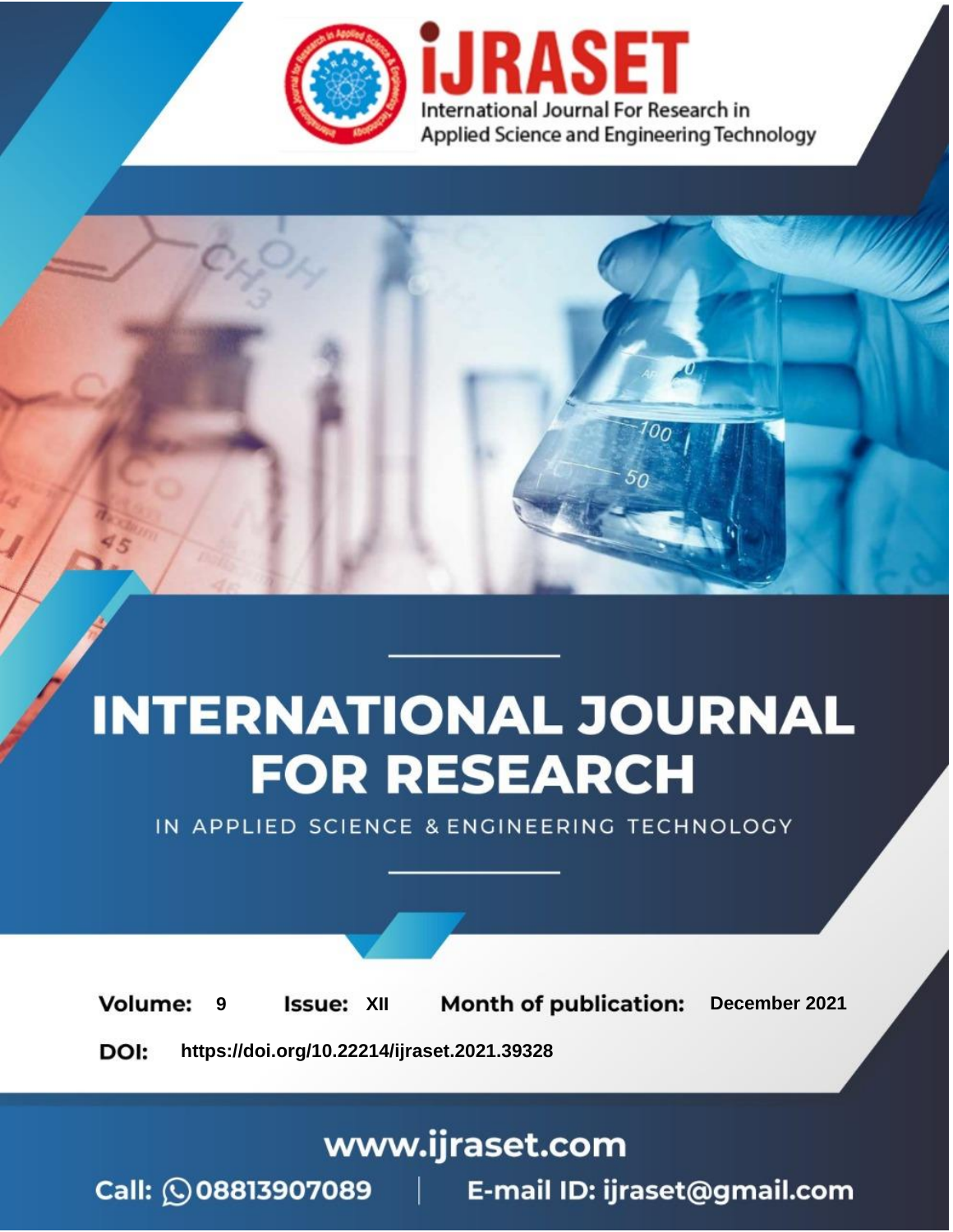

Shreyas Shridhar<sup>1</sup>, Siddharth Bose<sup>2</sup>

<sup>1</sup> Student, Department of Computer Engineering, SIES GST, University of Mumbai, *2 Student, Department of Electronics & telecommunication, PCCOE, Pune, Savitribai Phule Pune University(SPPU)*

*Abstract: This paper examines the overview of low-code/no-code development platforms in comparison with traditional development methodologies and examines the benefits and limitations of the same. For several decades, businesses have had multiple options when they demanded new information systems. They could develop a new system using in-house developers, or they could order a system from an external merchant. This offers a close fit to business obligations. However, nowadays, there is a new alternative that is becoming increasingly prevalent. Low code/no code (LC/NC) applications can cater to business requirements efficiently, can be implemented instantly, and the cost is much less than systems developed in-house. Few, if any, programming skills are required.*

*Keywords: Traditional development, No code development, low code development, Low code No code development, Software development life cycle (SDLC)*

#### **I. INTRODUCTION**

Low code/no-code development platforms provide a familiar and apt solution to business specifications at a fraction of a cost in contrast to traditional development equivalents and also is twice if not faster as well. With the help of pre-built modules and an intuitive interface that usually incorporates drag and drop functionality for setting up the process models and framework of the app, it makes app development straightforward, faster and extensible. It also subdues the difficulty of learning various programming languages, technology stacks and helps people with less experience in the technology domain to develop and create applications/products for their businesses without much hassle. However they are not meant to be a replacement for traditional development practices or methodologies in any way, rather they serve as an alternative for specific use cases and business requirements by organizations.

#### **II. METHODOLOGY**

In this paper, we intend to analyze various aspects of low code/no-code development platforms and compare them with traditional development methodologies in terms of agility, cost of development, functionality, customization and many other aspects. The different stages of traditional development methodology are shown in the given figure below



Figure 1. Traditional Development Life Cycle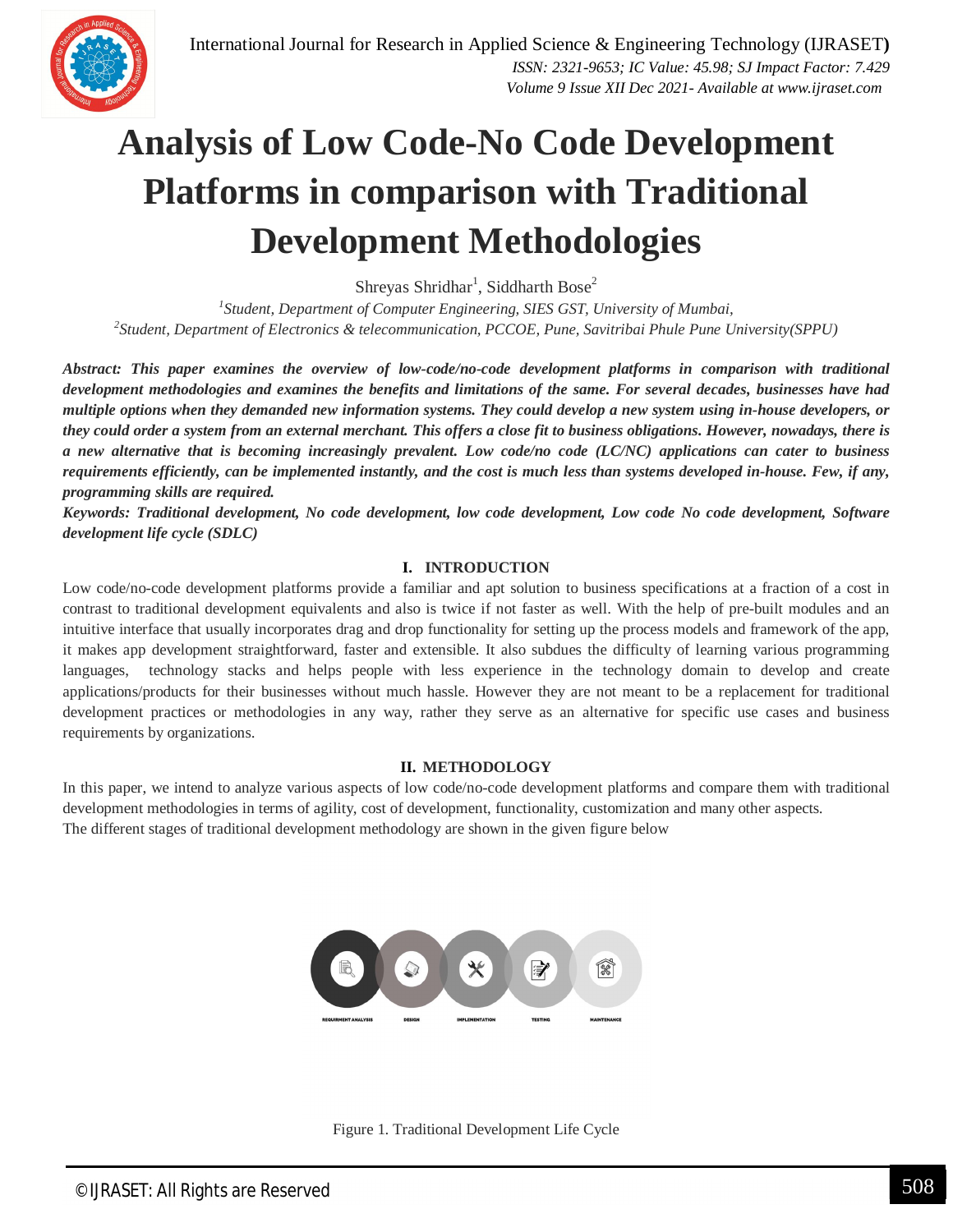

No-Code/Low Code Development Platforms work in a different way. They tend to have pre-built modules for different functions and these modules are integrated and configured together to develop applications and software.



Figure 2. No-Code/Low Code Development Platform Overview

#### **III.OVERVIEW**

#### *A. Ease of Development*

- *1) Low-Code/ No-Code Development Platforms:* These platforms typically possess a small set of tools, which helps one to develop various varieties of applications without considerable trouble. Application development using (LC/NC) approach becomes way more manageable for non-technical personnel without the knowledge of skills in this domain. The prominent advantage of lowcode no-code development, particularly for proficient developers, is that it's quick. Prebuilt modules reduce the time taken to implement application functionality, so developers can spend time on tasks that need more originality or that have greater precedence for the business. Low-code development can also help developers integrate a function with an external platform without learning about the ins and outs of that external platform.
- *2) Traditional Development Platforms:* Traditional app development utilises a well-defined, established development process. With programming, you normally expect the implementation of Agile methodology and DevOps best practices. The DevOps procedures ensure your application may be easily managed, seamlessly updated, and delivered to the general public. However, to develop a standard app, developers must be at home with the ecosystem, frameworks, technologies and technology stack utilized by an organisation. there's a good range of tools and technologies to choose from. Developers encounter software errors and bugs which may be a nuisance to repair.

### *B. Cost*

- *1) Low-code/ No-code Development Platforms:* Low-code/no-code development platforms support businesses to develop applications for immediate use speedily and at a reduced expense. Traditional development demands an in-house team or outsourced software development. With low-code development, one doesn't need a team: the organization can hire part-time developers to work on an appropriate project. It also depends on the subscription costs of the platforms used. Usually way cheaper than hiring professional developers who demand higher pay in accordance with their skills and knowledge.
- *2) Traditional Development Platforms:* For traditional app development, businesses must hire developers who are well versed with the technology stack and pay them. Supplemental expenses of developing an app with the traditional approach include costs for App development tools and libraries, Third-party service integration and Infrastructure services like servers, data storage and content development networks (CDN). These services should be established by companies on their own or outsourced to cloud services like AWS, GCP or Azure. Although costs will vary depending on the extent of the project and particular requirements of the organization, it still is significantly costlier than low-code no-code platforms.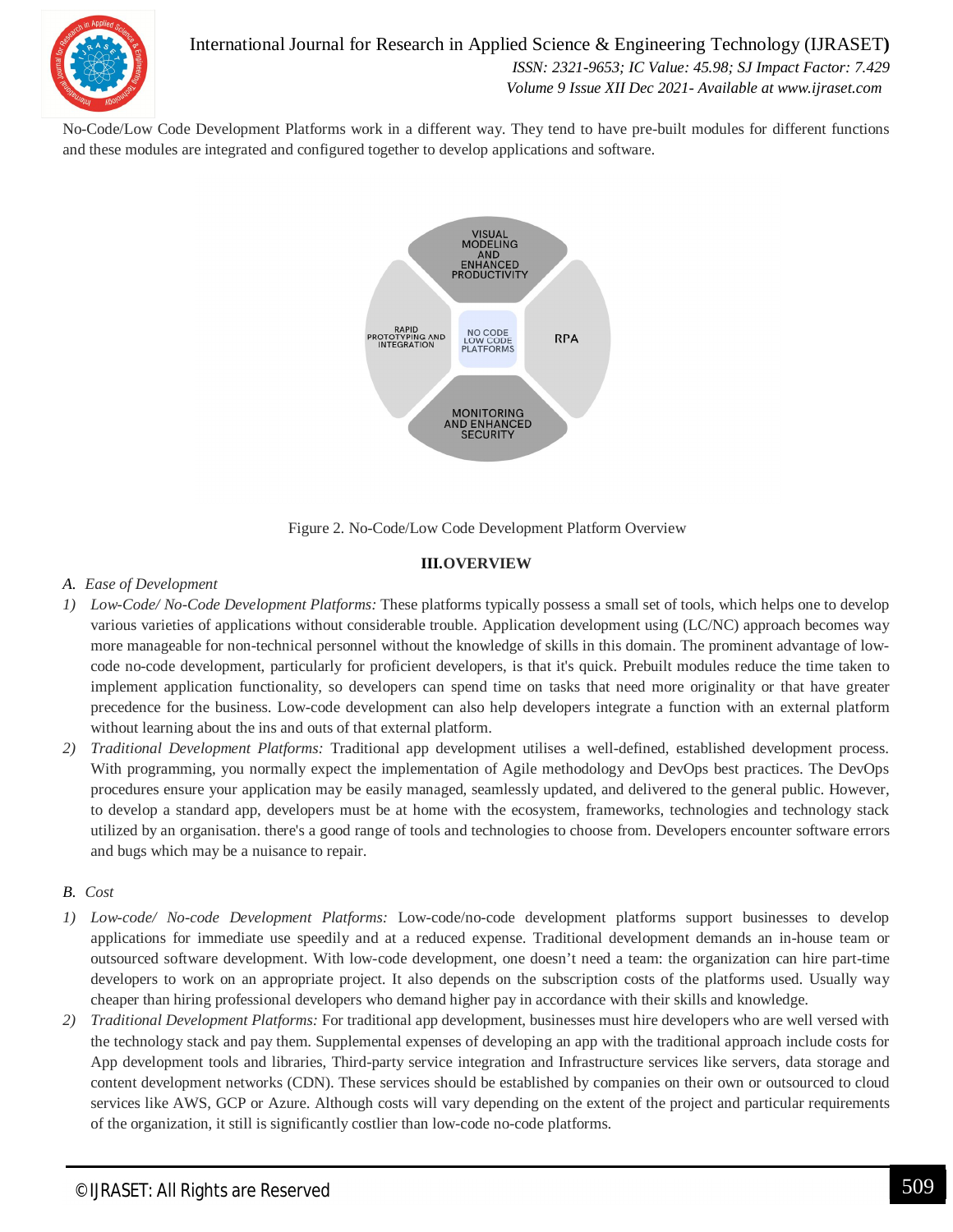

International Journal for Research in Applied Science & Engineering Technology (IJRASET**)**  *ISSN: 2321-9653; IC Value: 45.98; SJ Impact Factor: 7.429 Volume 9 Issue XII Dec 2021- Available at www.ijraset.com*

#### *C. Maintenance*

- *1) Low-code/ No-code Development Platforms:* With no-code platforms and their pre-built and pre-tested modules, implementing changes is more straightforward and efficient. Plus, the risks of incompatibility are low. Low-code platforms being aPaaS (application platform as a service), are typically governed and managed by the organisation that maintains the platform. This simplifies the procedure for maintenance as all the updates and enhancements to the software are controlled by the hosting company rather than the business advocating the service. This assists businesses with inadequate or non-existent IT departments because it enables them to take advantage of well-maintained software without the requirement to spend on extra resources.
- *2) Traditional Development Platforms:* With traditional development, there's a requirement for in house or third party development teams for application support. Updating applications developed in a traditional approach needs IT teams, to feature new functionalities and fix bugs. With conventional programming, maintenance may be a big headache as the updates or revision would require a dedicated in-house or third-party development team to implement changes. Furthermore, software revision could be a cumbersome process that the teams should plan, design, and test, followed by training users on new changes.

#### *D. Agility*

- *1) Low-code/ No-code Development Platforms:* These platforms are much simpler to use thanks to their intuitive interface and also because of their drag and drop features. Unlike custom development, there's no requirement for coding to develop the applications/software since one can simply utilise the drawing techniques for the same.
- *2) Traditional Development Platforms:* Traditional development platforms usually have an advanced configuration system, making them less agile. Further, complex coding requires a lot of time to learn and implement accurately.
- *E. Reusability/Robust*
- *1) Low-code/ No-code Development Platforms:* Distinguished low-code systems provide OOTB (out-of-the-box) functionality which precludes the responsibility to develop kernel modules for apps from scratch. Gist modules like customer service management, data management, etc. are pre-built in some platforms. Multi-device adaptability is one of the most sought-out characteristics of low-code/no-code platforms. Cross-platform compatibility also enables users to make apps that could run on all platforms and devices. An added distinguished feature of low-code development is the use of pre-configured modules and functionality for applications.
- *2) Traditional Development Platforms:* Traditional development allows code reusability. This not only increases productivity but also includes a definite impact on the condition and maintainability of software products. Reusable components are often developed using frameworks like React Native, AngularJS etc. Still, it takes time to develop these components to be used later in contrast to low-code systems which have built-in reusable components thus saving time. Although traditional development allows code reusability, it doesn't contain pre-configured modules and functions for apps like low-code/no-code systems. These modules and functionality must be created beforehand for reusability.

#### *F. Advantages*

- *1) Low-code/ No-code Development Platforms*
- *a) Economical:* With low-code/no-code, the event time and expenses get decreased considerably, and enterprises needn't hire as many developers. Additionally, once you choose no-code development for your commodity, one enjoys the flexibility that the Agile method renders as these platforms support versioning for any edits that were addressed within the application.
- *b) Agility:* It empowers organizations to advance and deliver revisions quicker. the talents required for making low-code/no-code products are lesser compared to custom application development because they supply configuration-based design expertise.
- *c) Improved Risk Management:* Enterprises can make modifications quickly just in case of a no-code/low-code approach to remain compliant with invariably evolving regulations Further, all of the configuration processes during this case, including code review, compiling, and debugging, are much accelerated compared to traditional development methods.
- *d) Augmented customer Experience:* Low-code/no-code platforms automate multiple transactions that are essential for user experience. The promptness in app improvement and robust business process features help in developing far better apps
- *e) Improved Productivity:* Low-code/no-code platforms help bridge the gap between IT and business teams, allowing them to unravel real issues that impact the corporate. Using this approach, business organisations can create their own applications without having to attend to developers. It eliminates the requirement for complex code that increases access to more team members, resulting in enhanced productivity.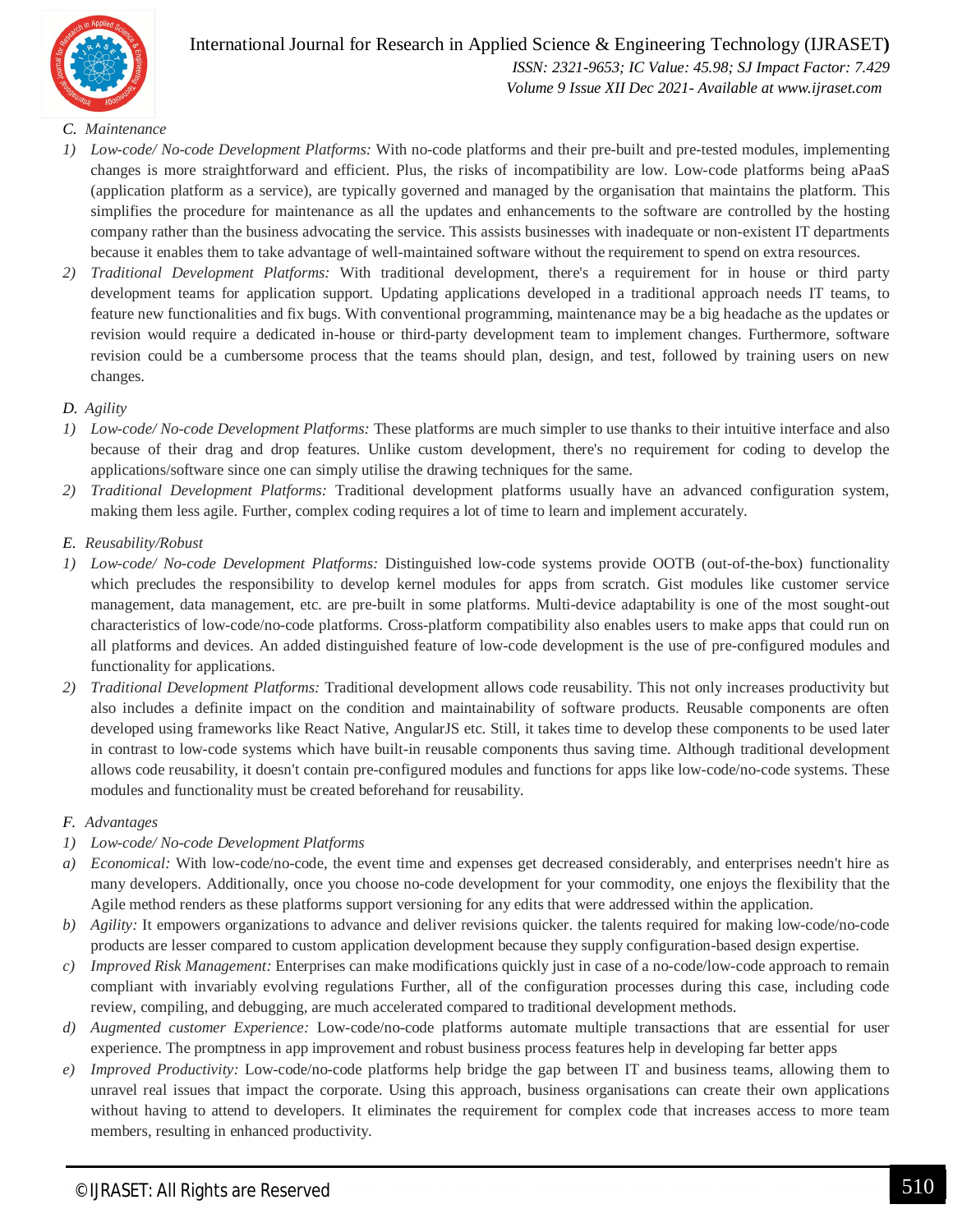

# International Journal for Research in Applied Science & Engineering Technology (IJRASET**)**  *ISSN: 2321-9653; IC Value: 45.98; SJ Impact Factor: 7.429 Volume 9 Issue XII Dec 2021- Available at www.ijraset.com*

*f) Enhanced Security:* If there's a patch or security upgrade, it'll be automatically installed within the low-code/no-code platforms rather than the developer going into the code to install the patch.

#### *2) Traditional Development Platforms*

- *a) Endless Functionality and Customization:* Companies can alter custom code any way they require. Nearly any feature is often built and practically any integration is feasible. While making a custom app, you're absolved to choose any technology, tooling, hosting, and APIs of your choice, whatever gets the duty done and whatever works best to attain the required functionality.
- *b) Complete Ownership and Control:* Absolute control over every aspect of the software that's developed is another perk of traditional development. there's complete control of the app's architecture, security, and integrability, among other things since Businesses choosing custom apps own the ASCII text file. Developers haven't any limitations or restrictions over how their code is written and the way applications are structured.
- *c) Flexibility:* Traditional application development can be accomplished using any language and development platform.
- *d) Deploy Anywhere:* Apps developed with a standard approach is deployed to whichever destinations developers value more highly to support.
- *e) Complex Functionality and Business Logic:* Developers don't seem to be limited to pre-existing features and modules. this can be the most important advantage of Traditional application development compared with low-code/no-code development. Lowcode/no-code systems are good for little scale applications except for bigger projects that need scaling and complicated custom logic, Traditional application development is the best.

#### **Advantages**



Figure 3. Advantages

#### *G. Disadvantages*

- *1) Low-code/ No-code Development Platforms*
- *a) Third-Party Reliance:* With a low-code or no-code platform, one would mostly depend upon the merchant to mitigate risks and secure vulnerabilities, together with changing their schedule for updates to align the vendor.
- *b) Limited Customisation:* Low-code/no-code development platforms usually offer surprisingly limited options for companies to develop customized or bespoke software applications/products.
- *c) Limited Integration Options:* Options for creating applications on a low-code/no-code development platform limits integration options for developers. This might be a notable challenge for businesses with legacy systems that are vital to their business procedures.
- *d) Scarcity of Developers:* Since low-code/no-code development is not an easily seen area of expertise, it's challenging for companies to get developers who are skilled in low-code/no-code development.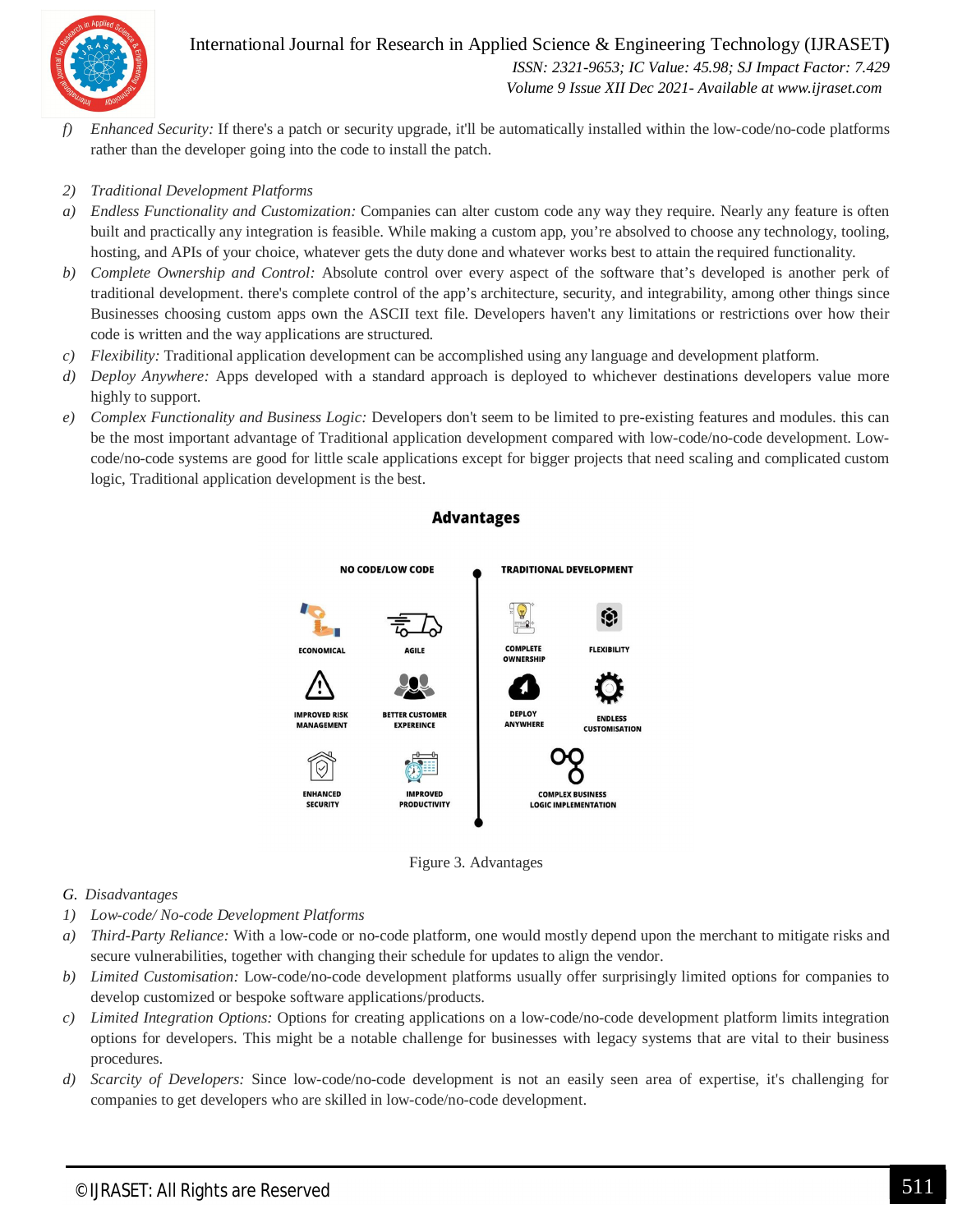

## **Disadvantages**



Figure 4. Disadvantages

- *2) Traditional Development Platforms*
- *a) Higher Costs:* There's no way around it: you'll build in-house, outsource, or near-source, but traditional custom programming requires serious budgeting.
- *b) Time Constraints:* Manual programming requires longer than auto-generated code from low-code/no-code tools. Also, manually making changes within the code to support varied platforms and develop sockets and other interfaces between services and applications are prolonged in traditional application development.
- *c) Requirement of Skilled Resources:* An entire team of developers, QA engineers, designers, and other specialists are required to make a custom application. Additionally, hiring an app developer that treats your product as their own could be a task in itself. Coding may be a hard skill to master, and it's unlikely that an entrepreneur would have enough time to check the craft to the purpose where he/she is comfortable making functioning apps as and when required.
- *d) Programming Skills Required:* Traditional application development demands more expertise with a programing language or development platform. People have to be trained with appropriate skill sets before starting a conventional application development project.
- *e) Comparatively Slow Time to Market:* Compared to no-code programming, custom app development takes longer somewhere between a pair of months and a year. Even when programmers use pre-existing components to hurry up development, the majority of an app is created manually and takes time.

#### **IV.CONCLUSIONS**

From the above analysis, we are able to conclude that both No code/Low Code Development platforms and traditional development methodologies have their own advantages and disadvantages. depending upon the business requirement, an appropriate technology stack could be chosen. That being said, it's crucial to keep in mind that (LC/NC) platforms aren't meant to totally eliminate the necessity for traditional/custom development meth**o**dologies. They're largely meant to equip each member of a collaborative team, with the required tools and resources they could use. It goes without saying that developers can't be replaced.

#### **V. ACKNOWLEDGEMENT**

Working on "Analysis of Low Code/No-Code Development Platforms in comparison with Traditional Development Methodologies" helped me understand the nuances of both technologies. It was a pleasure to research in this field as it would impact the world of development in the imminent future and enable more non-technical people to enter the development world.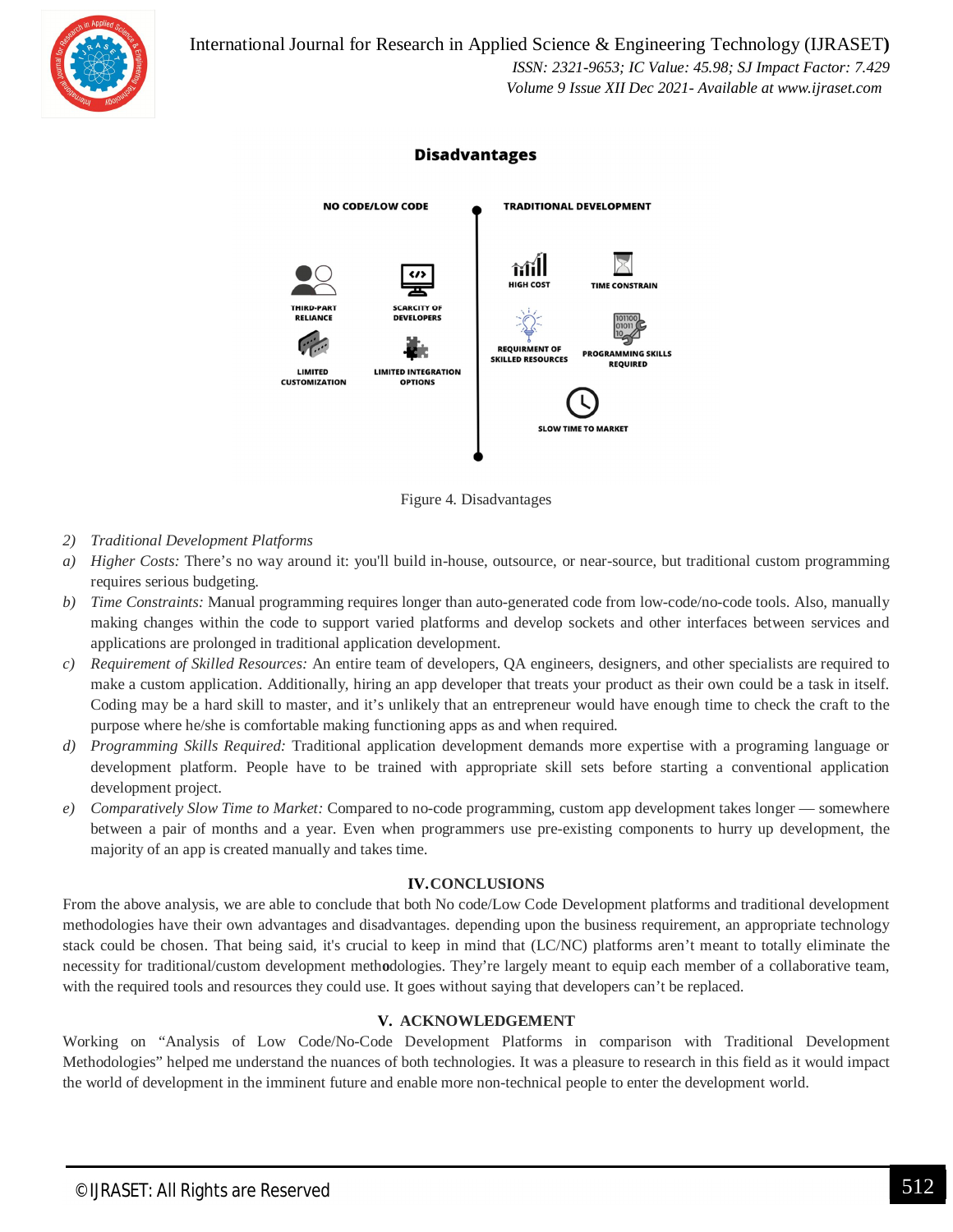

# International Journal for Research in Applied Science & Engineering Technology (IJRASET**)**

 *ISSN: 2321-9653; IC Value: 45.98; SJ Impact Factor: 7.429*

 *Volume 9 Issue XII Dec 2021- Available at www.ijraset.com*

#### **REFERENCES**

- [1] Den Haan J. Introducing AI-assisted development to elevate low-code platforms to the next level [Internet]. Boston: Mendix; 2018 Jun 19 [cited 2020 Jun 19]. Available from: https://www.mendix.com/blog/introducing-ai-assisteddevelopment-to-elevate-low-code-platforms-to-the-next-level/.
- [2] Marcus Woo, The Rise of No/Low Code Software Development—No Experience Needed? https://www.researchgate.net/publication/342951159\_The\_Rise\_of\_NoLow\_Code\_Software\_Development-No\_Experience\_Needed
- [3] Appian Crunchbase Company Profile & Funding. (n.d.). Crunchbase. Retrieved July 10, 2021, from https://www.crunchbase.com/organization/appian
- [4] Manifesto for Agile Software Development. (2021). Agile Manifesto. http://agilemanifesto.org/
- [5] The Forrester Wave™: Low-Code Development Platforms For Professional Developers, Q2 2021. (n.d.). Forrester. Retrieved July 7, 2021, from https://www.forrester.com/report/The+Forrester+Wave+LowCode+Develo pment+Platforms+For+Professional+Developers+Q2+2021/-/ERES161668
- [6] No-code/Low-code vs. Programming: How to choose? from https://topflightapps.com/ideas/no-code-low-code-vs-traditional-development/
- [7] A practical take on low-code vs. Traditional development from https://searchsoftwarequality.techtarget.com/tip/A-practical-take-on-low-code-vs-traditional-development